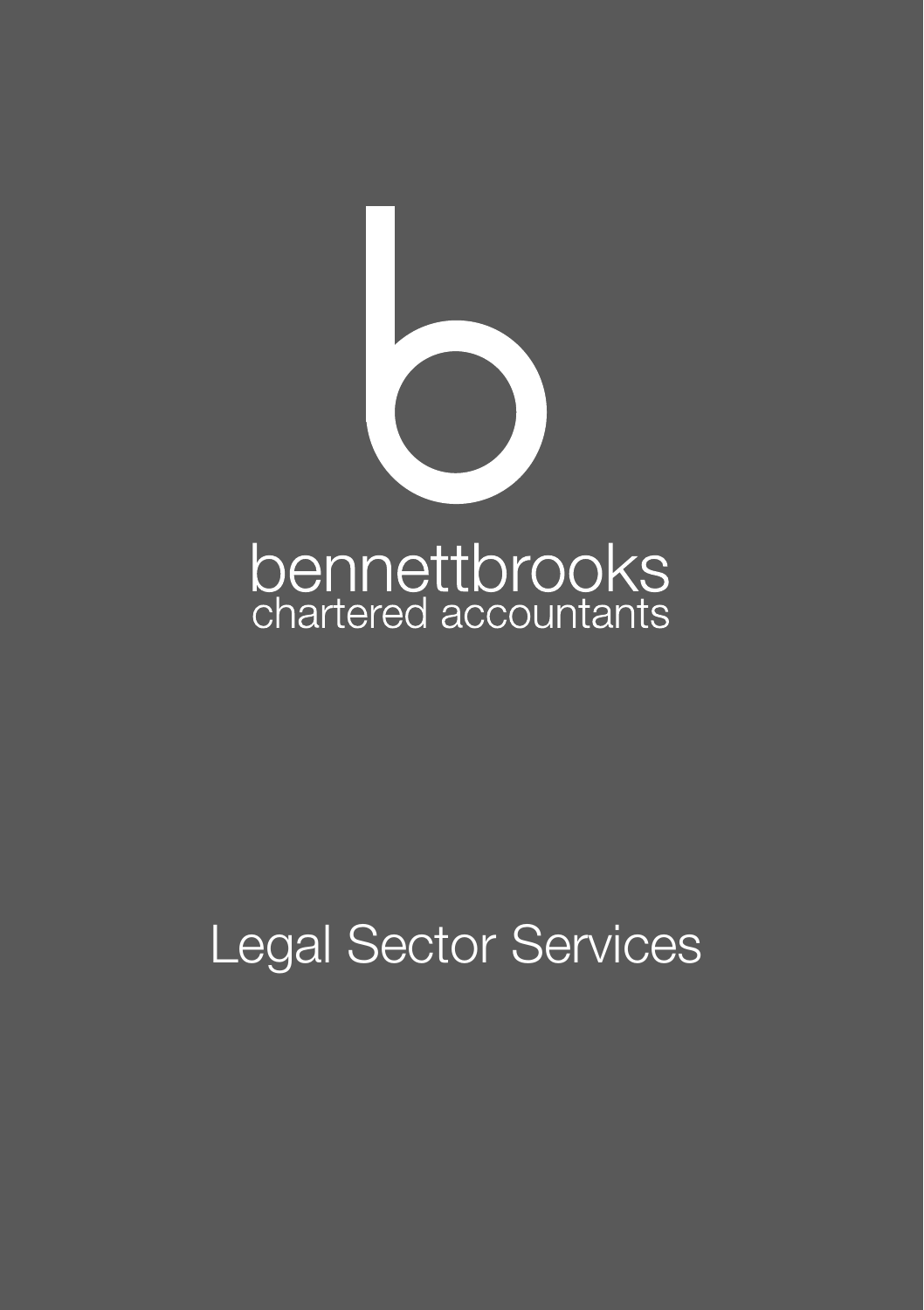## We really can make a difference.

Our range of professional services fit the needs of businesses and individuals. From startup ventures through to business disposals, we guide our clients through each step of their business life cycle.

bennettbrooks differ because we align our innovative solutions and advice to your specific requirements and ensure you get the most value at the crucial time.

If you are looking for a team of reliable, approachable and proactive accountants who will do more than just respond to your needs, then you have come to the right place. We work alongside you to help you and your business succeed.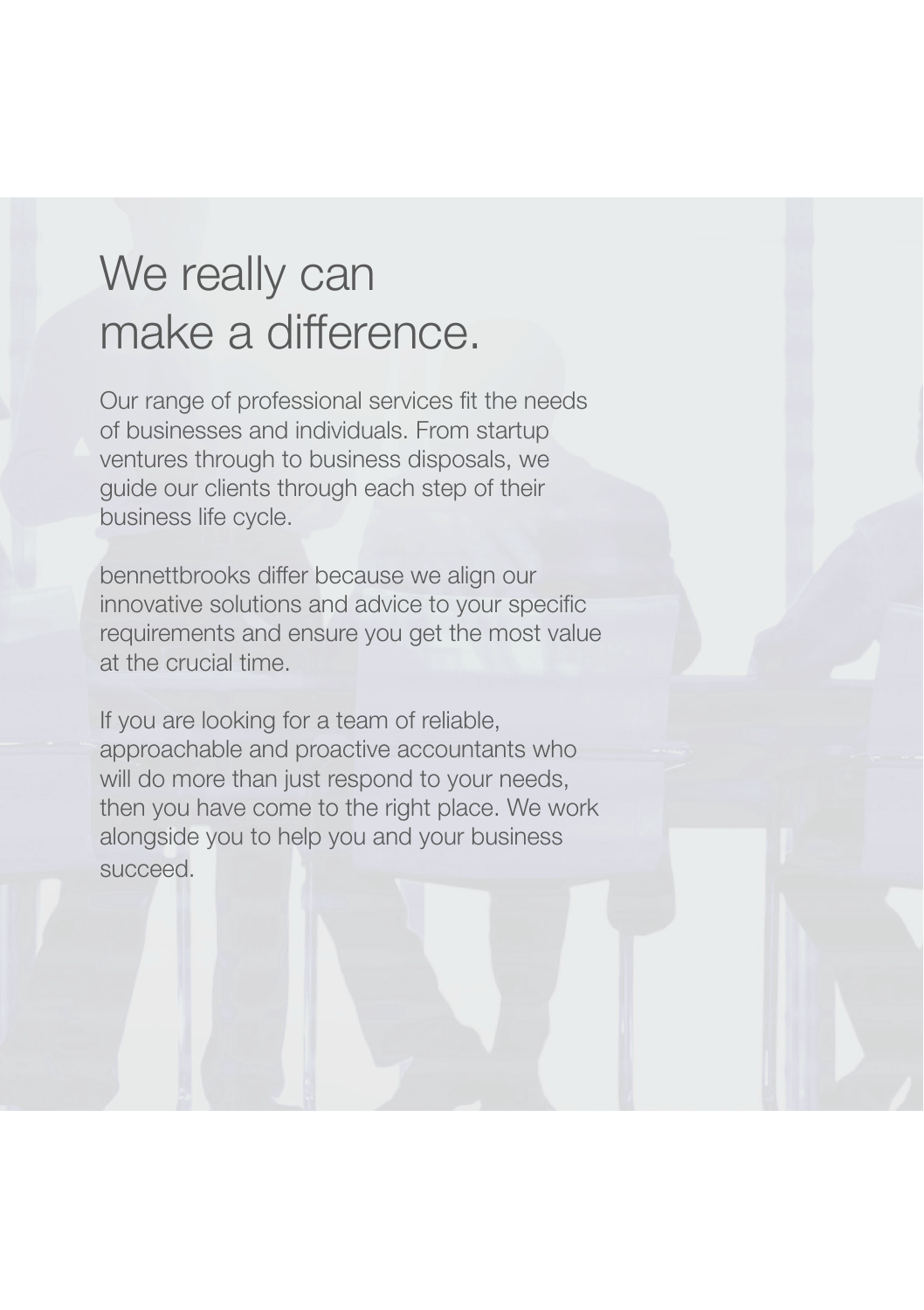## Our legal sector specialisms

Accountancy & Taxation

- Annual accounts & interim management information preparation
- Performance analysis & benchmarking
- All areas of personal and corporate tax compliance work
- Payroll bureau & related HR support
- Tax & succession planning

Corporate Restructuring & Financial Planning

- Business valuations
- Structuring deals (sales, acquisitions and management buy outs)
- Finance raising
- **Strategic planning**
- Preparing business plans
- Financial projections

Forensic Services & Litigation Support

- Reports for personal injury & clinical injury cases
- Financial evaluations in matrimonial & commercial disputes
- Fraud & proceeds of crime investigations
- Professional negligence claims reports

Regulatory Compliance & Quality Assurance Services

- Implementing & maintaining quality standards such as Lexcel & CQS
- **LSC** franchise tender applications
- Client care compliance reviews

*More detailed information on our services can be found online at www.bennettbrooks.co.uk including client testimonials and helpful tax and business guides.*